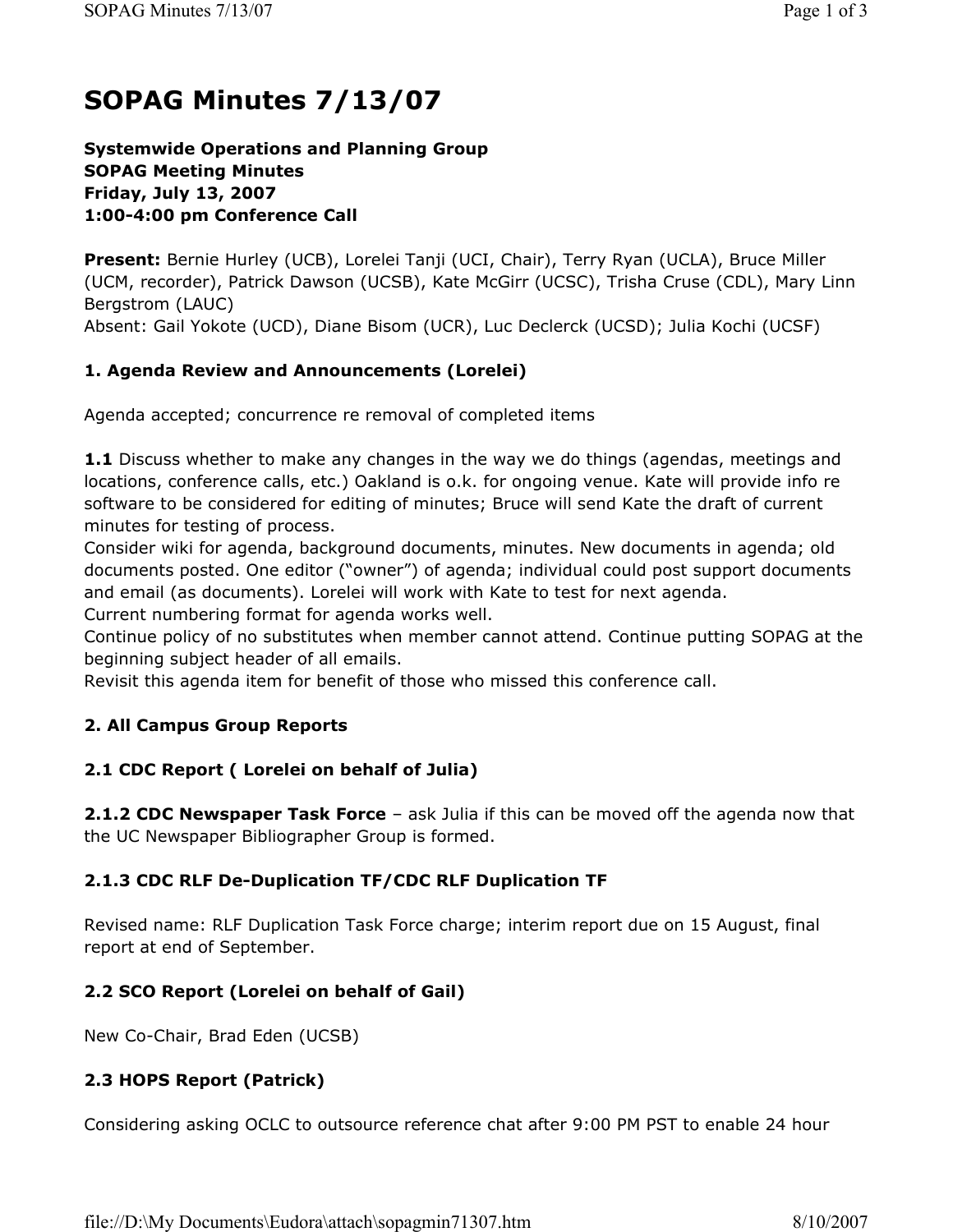service. Exploring development of shared web pages re staff development.

#### **2.3.1 Future of Public Services Workshop**

A Charge for HOPS on Public Services Planning for 27 August (8:30-3:30) workshop on public services is well underway. LAUC has issued a survey re this topic. Intent of workshop is to brainstorm possibilities and envision priorities.

### **2.3.2 Mass Digitization Outreach Charge**

Draft FAQ under review; when finalized will be posted on web.

#### **2.4 HOTS Report (Luc)**

No report

### **2.5 LTAG Report (Terry)**

No report

### **2.6 RSC Report (Gail)**

No report

#### **3. Task Force Reports**

### **3.1 Bibliographic Service Task Force (Terry)**

Recent update distributed. Issues re reclamation under discussion and articulation; recommendations will be distributed (coming soon). Staff updates on some campuses have been well received; Implementation Team is available to present updates. Decision points will be vetted with ULs for potential action; SOPAG will be kept informed. Testing and implementation of links to local campus ILS will be done by single campus for each ILS vendor. Executive team asked for revision to process for appointing team members to ensure supervisor involvement. Additional teams (up to eight) still to be appointed. UC Libraries listed in Melvyl but not in local campus ILS will not be included in pilot.

#### **3.2 SOPAG ERMS Implementation Team (Trisha)**

CDC review of initial goals for ERMS and CDL survey of alternatives are underway; due date revised to late August. Test of latest Verde update will go ahead.

#### **4. Digital Library Workshop (Luc, Julia, Trisha, and Bernie)**

Date is not set yet; tentative dates will be revised. Potential attendee list is nearly complete. CDL is funding workshop; travel funded by each campus.

### **5. A Structure for Implementing UC Libraries Collaborative Digital Projects (Kate and Bernie)**

Current draft is very good. Next step: SOPAG members edit online, then review at next faceto-face SOPAG meeting.